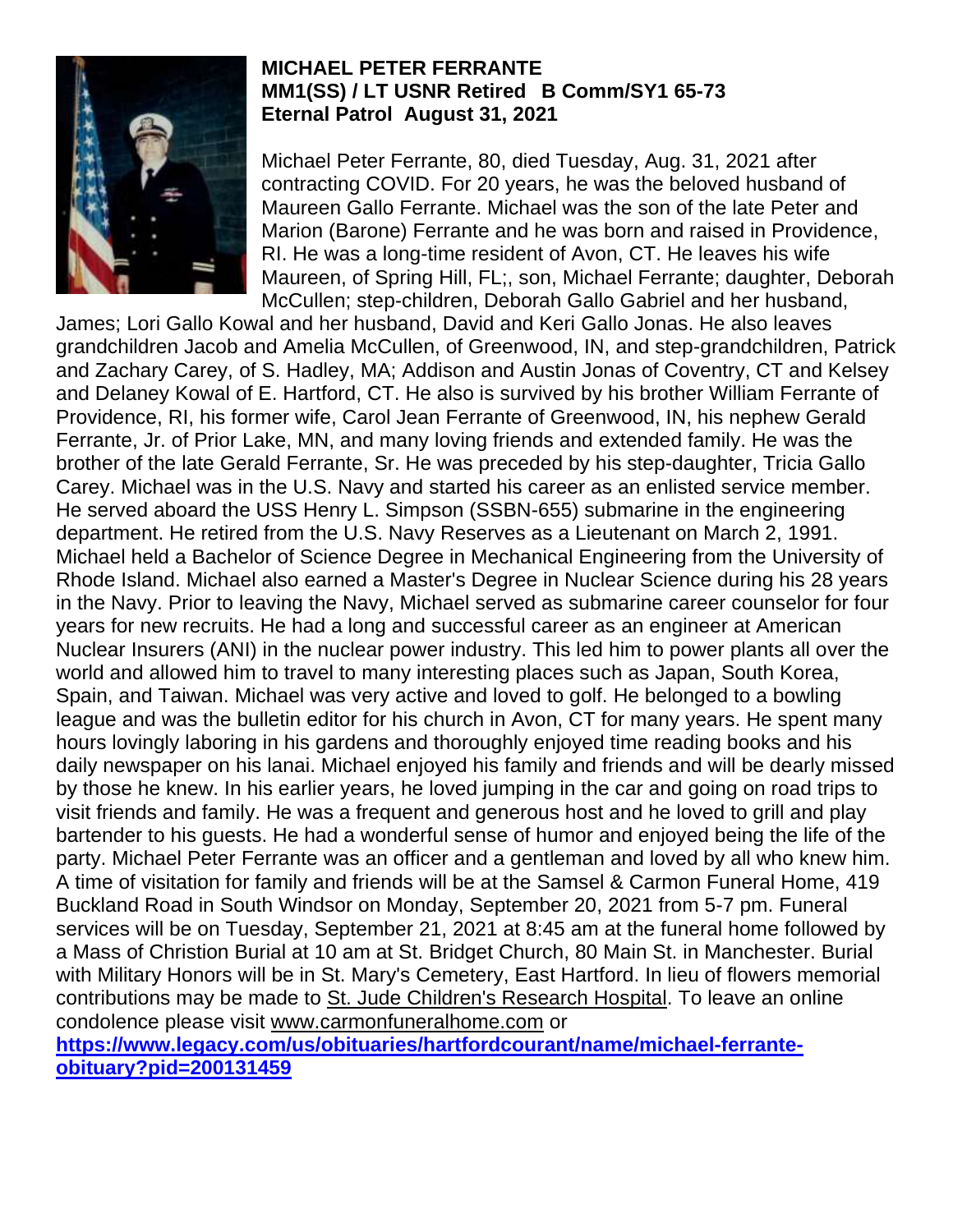

## Michael P. Ferrante, LT







|                                        | <b>Personal Information</b>                                                     |  |
|----------------------------------------|---------------------------------------------------------------------------------|--|
| Nickname                               | Mike                                                                            |  |
| Spouse / Partner<br><b>Next of Kin</b> | Maureen                                                                         |  |
| <b>Address</b>                         | Contact Information available only to USSVI MEMBERS (Log in Member / Crew menu) |  |
| Deceased                               | Date went on Eternal Patrol: 8/31/2021<br>Yes                                   |  |
| Doing Now                              | Born in 1941 - Entered into Eternal Patrol on August 31, 2021.                  |  |
| <b>Status</b>                          | Changed on: 9/16/2021 Updated by Pat Householder (householderpf@gmail.com)      |  |

|                                 | <b>US Navy Service Information</b> |
|---------------------------------|------------------------------------|
| <b>Years Served</b>             | Joined in 1963 left in 1991        |
| <b>Highest Rank - Rate</b>      | $O3$ - $LT$                        |
| <b>Service Number</b>           |                                    |
| <b>USN Retired</b>              | Yes in 1991                        |
| <b>Naval Service Highlights</b> |                                    |
| <b>Ships Served On</b>          | SSBN-655, AS-11                    |

| Hull#      | <b>Ship's Name</b> | <b>Rate/Rank</b> | Years   |
|------------|--------------------|------------------|---------|
| SSBN-655   | Henry L Stimson    | MM1(SS)          | 1966-75 |
| $_{AS-11}$ | Fulton             | LTJG             | 1978-83 |

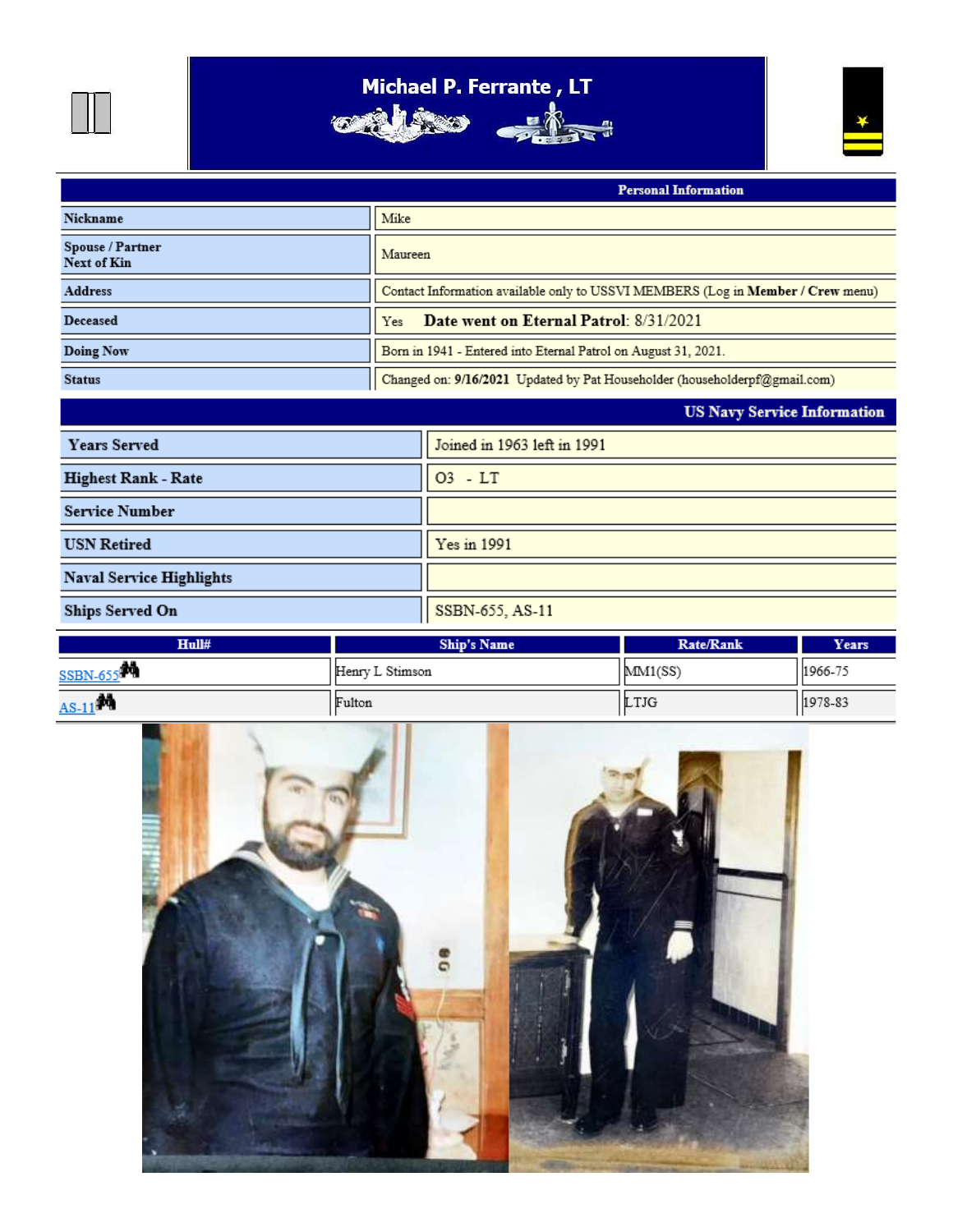

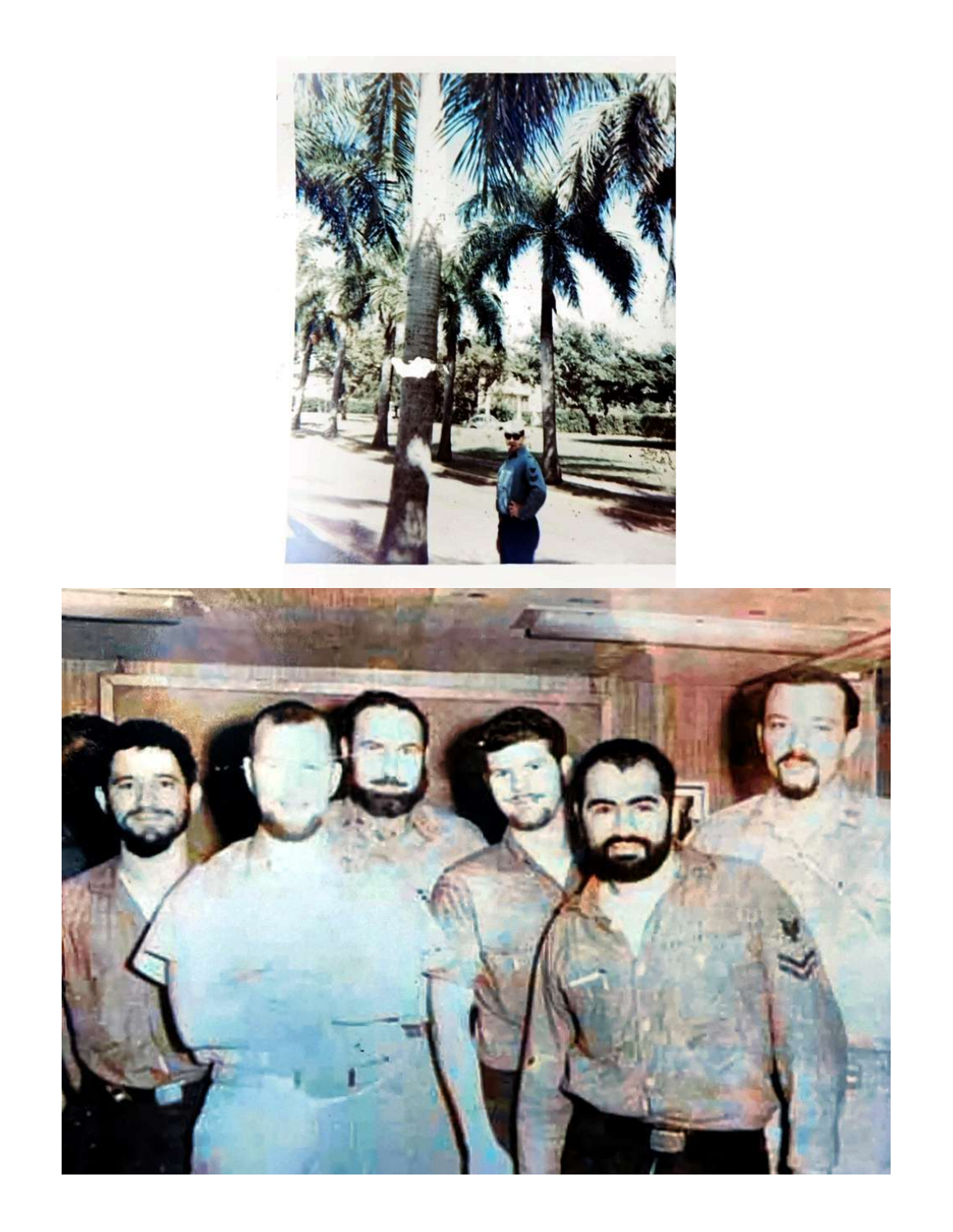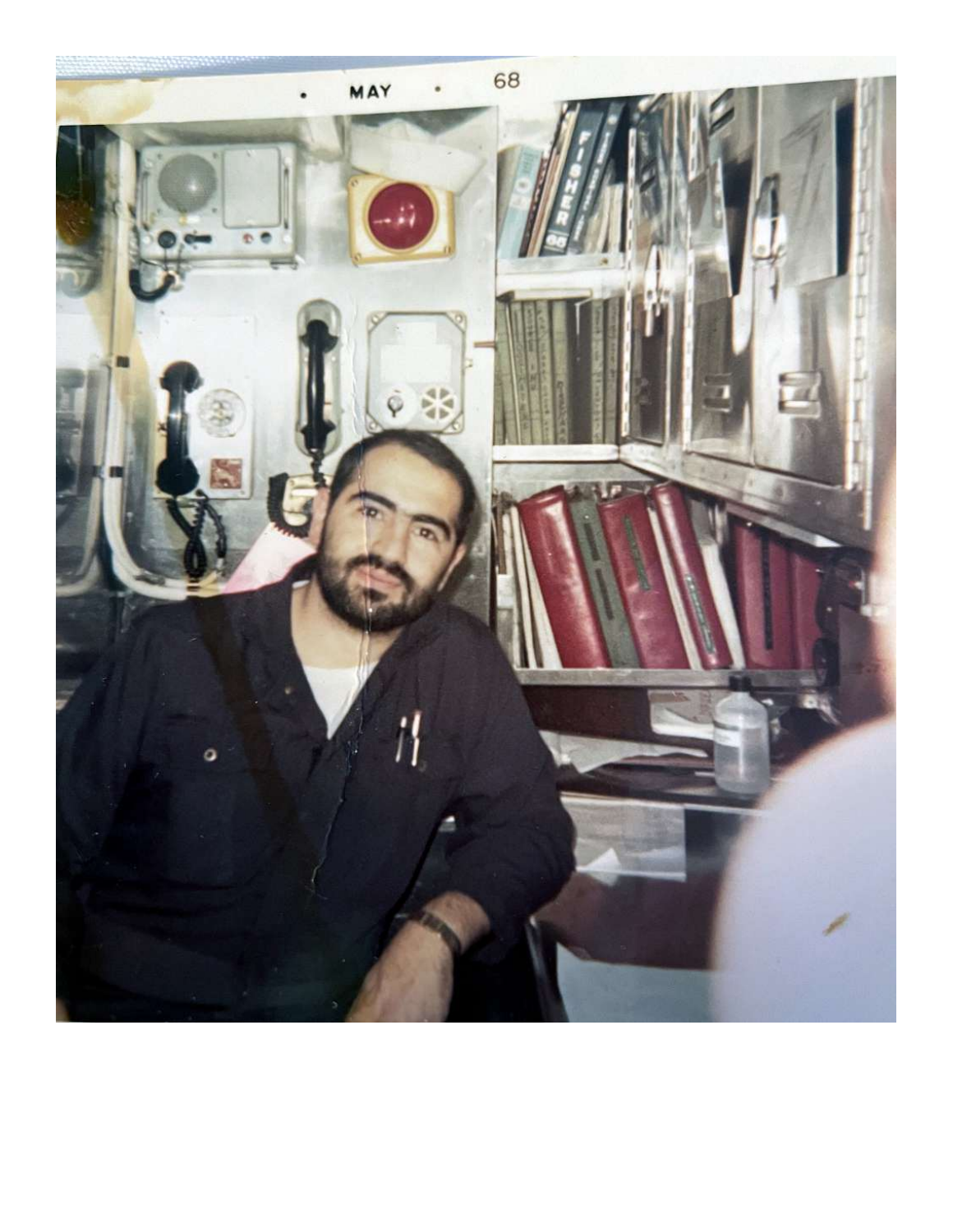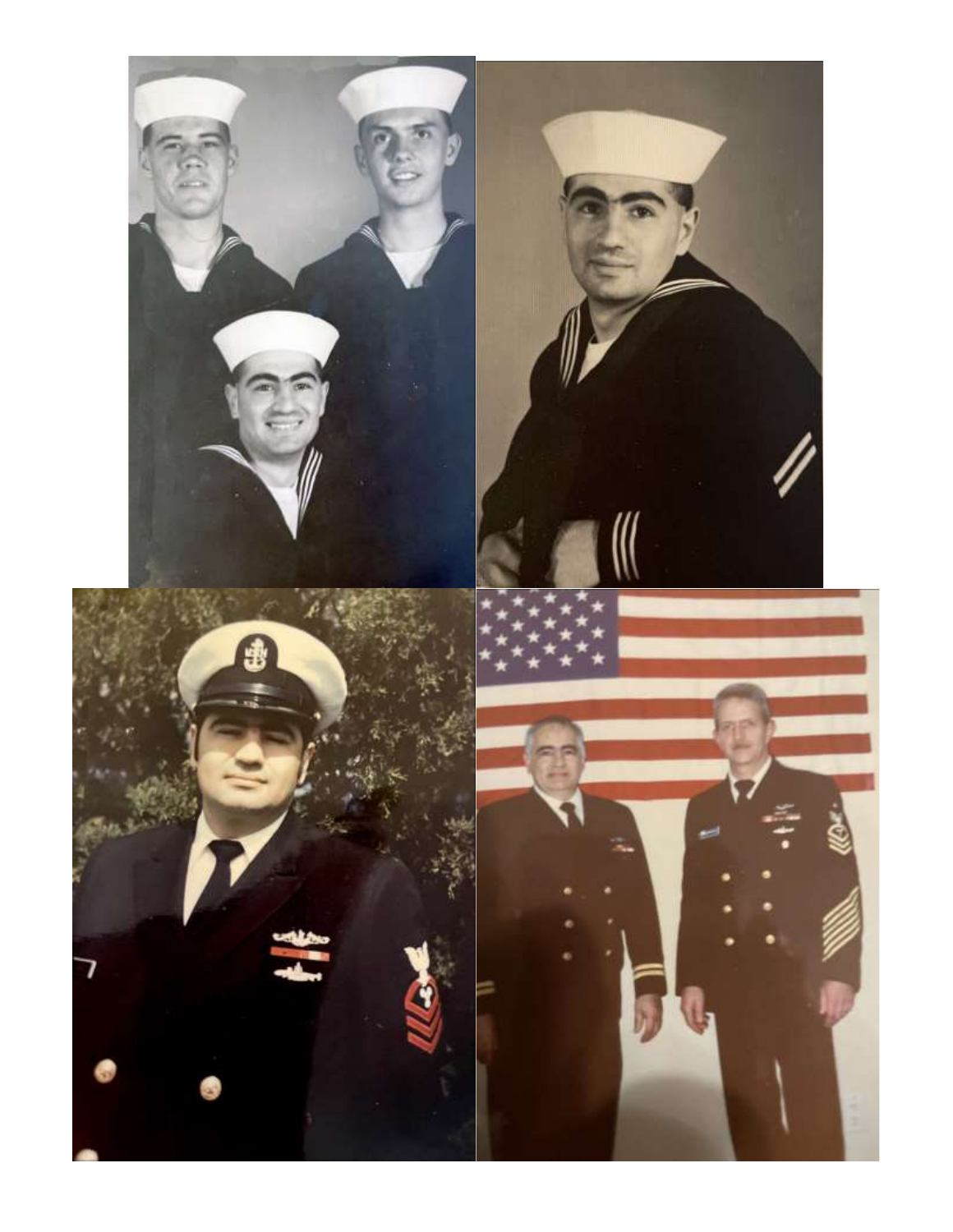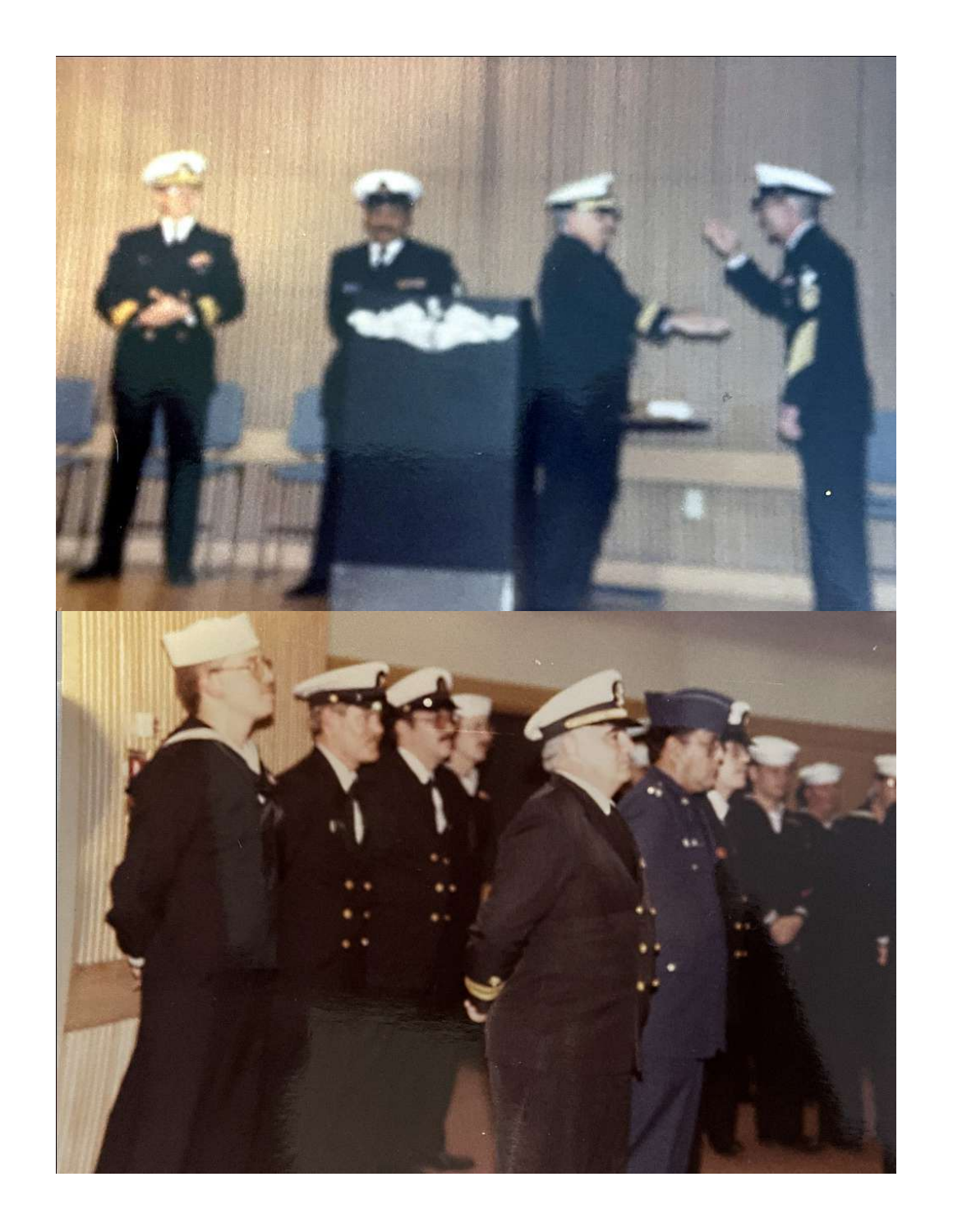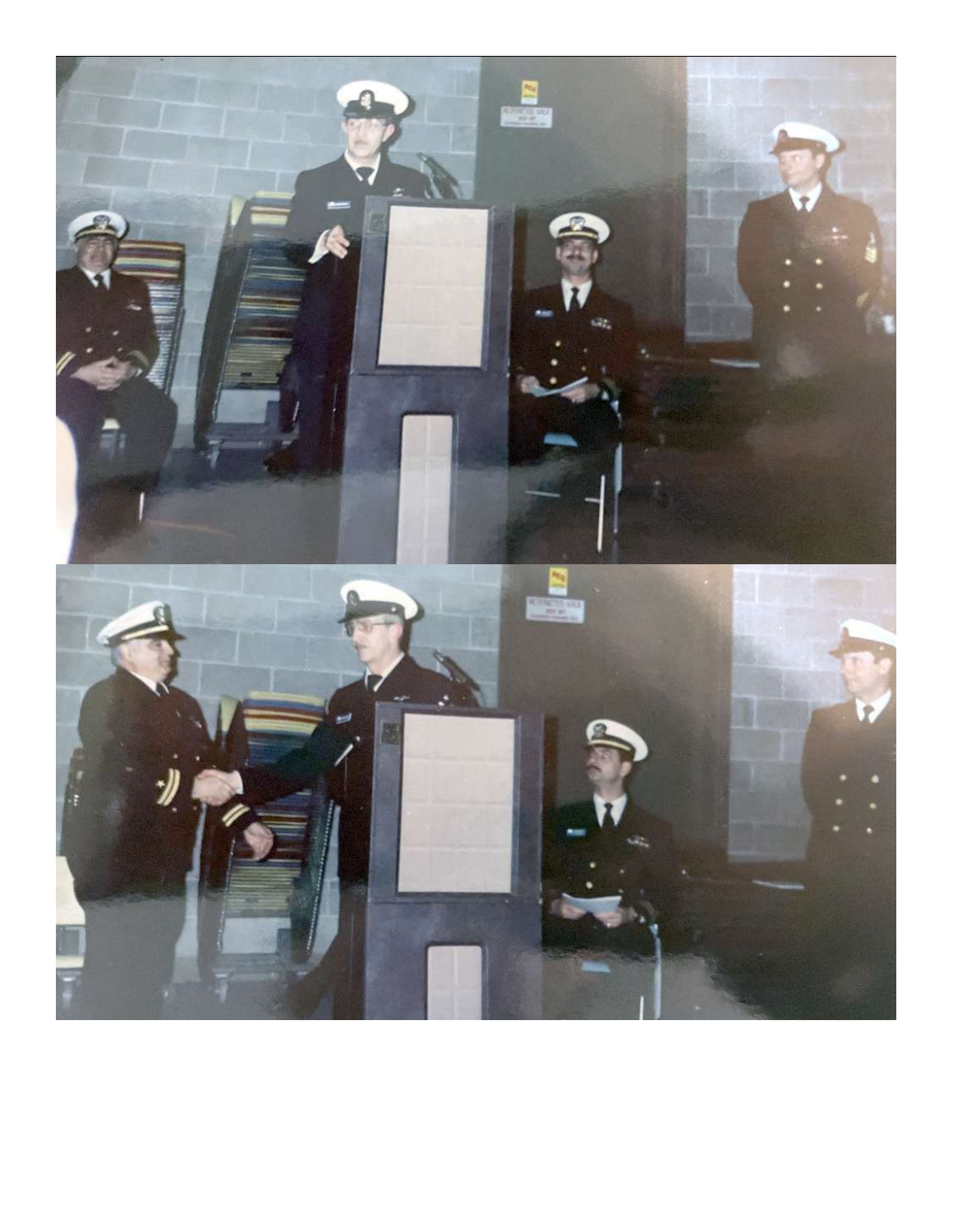## **Mike Ferrante's Plank Owner Certificate**

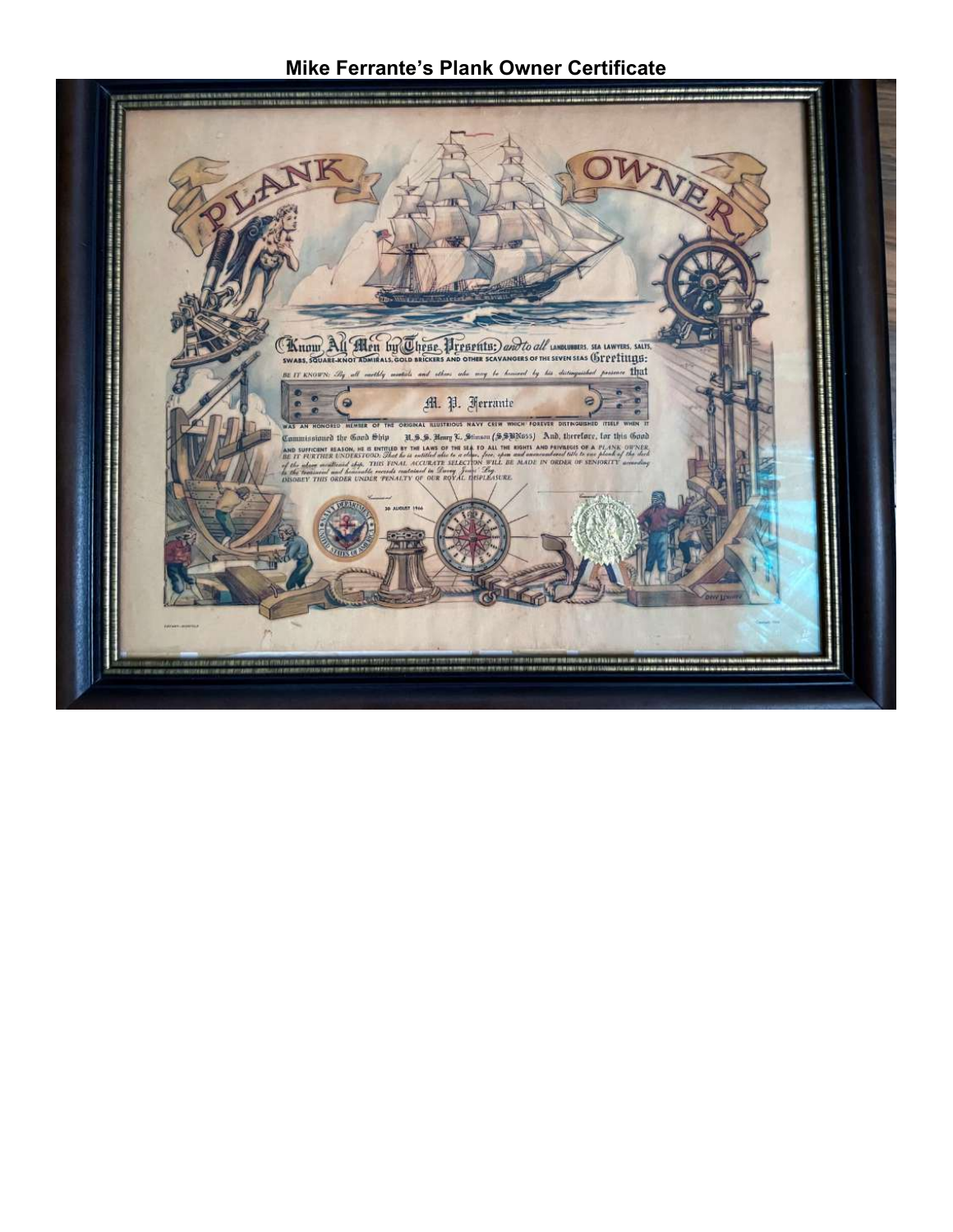